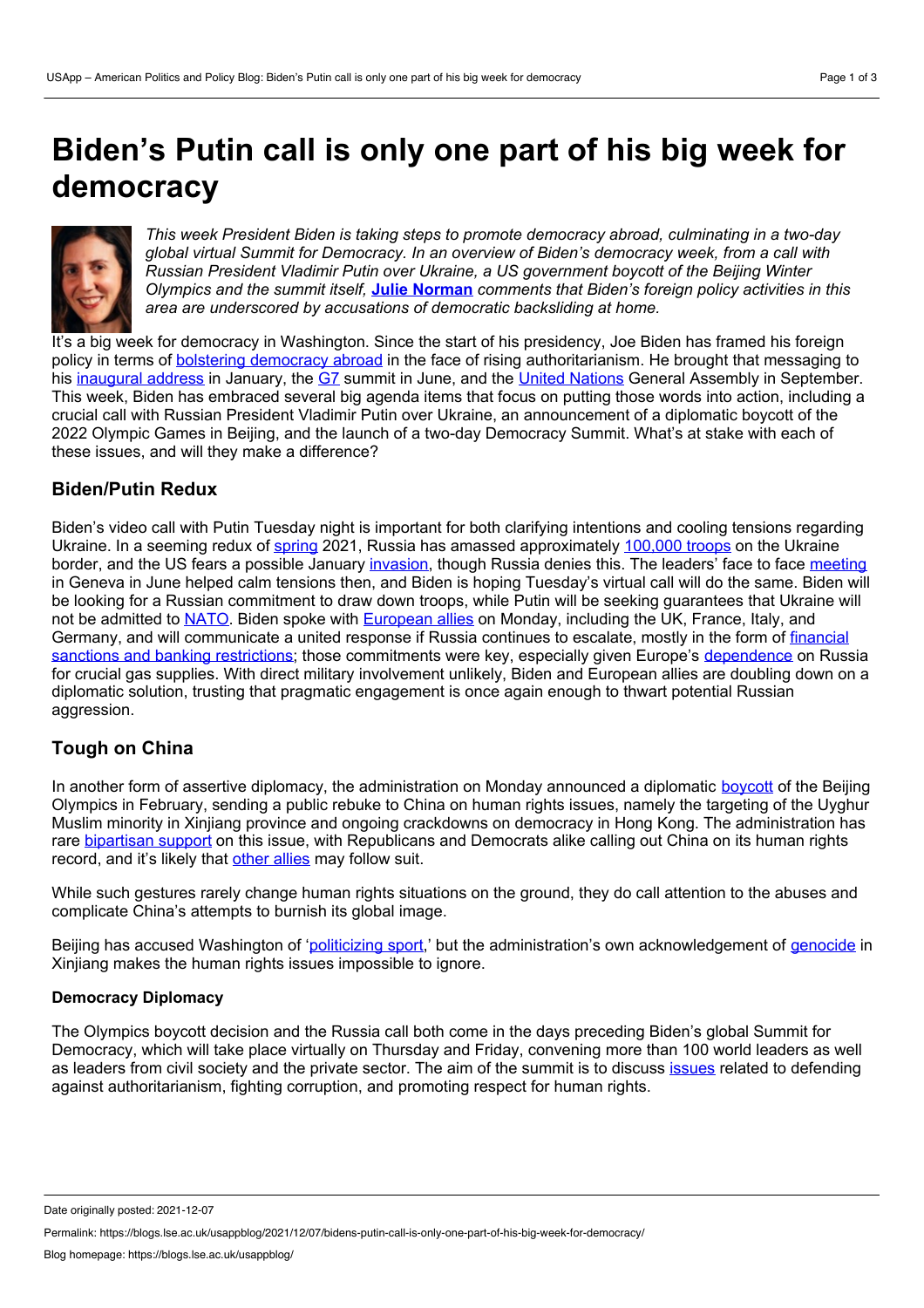The summit has already been subject to some [criticism,](https://www.politico.com/news/magazine/2021/12/05/bidens-democracy-summit-never-good-idea-523718) related to a questionable guest list including countries, such as Poland and Brazil, that hardly seem to [qualify](https://www.politico.com/news/magazine/2021/12/05/bidens-democracy-summit-never-good-idea-523718) (with others left out), and related concerns about dividing the globe into 'good guys' and 'bad guys', reminiscent of the [Cold](https://responsiblestatecraft.org/2021/12/07/why-it-would-be-better-if-this-democracy-summit-never-happened/) War. The administration is hoping that the big tent approach will, in the long term, keep states that don't neatly fit into a democracy/autocracy binary at least somewhat aligned with the interests of the US and its allies. But the immediate challenge for the administration will be to get the summit to move beyond bland [statements](https://foreignpolicy.com/2021/11/12/biden-democracy-summit-china-russia-authoritarianism/) to chart tangible courses of action.



Julie Norman of the UCL Centre on US Politics writes that Biden's Putin call is only one part of his big week for democracy.

blogs.lse.ac.uk/usappblog



"[P20210802AS-0710](https://www.flickr.com/photos/whitehouse/51480023589/)" by The White [House](https://www.flickr.com/photos/whitehouse/) is United States [government](http://www.usa.gov/copyright.shtml) work Official White House Photo by Adam Schultz)."

# **Credibility Gap?**

Whether it's Russia, China, or the summit, Biden's democracy v. authoritarianism approach to foreign policy has been criticised as having a [credibility](https://www.foreignaffairs.com/articles/united-states/2021-01-09/united-states-needs-democracy-summit-home) gap, with many pointing to the seeming [backsliding](https://www.washingtonpost.com/outlook/democracy-summit-china-russia/2021/12/03/d64d4544-537a-11ec-8769-2f4ecdf7a2ad_story.html) of American democracy in recent years. For example, the US dropped from 94 to 83 (out of 100) over the past decade in [Freedom](https://freedomhouse.org/sites/default/files/Feb2019_FH_FITW_2019_Report_ForWeb-compressed.pdf) House's scoring, and a recent Pew [Research](https://www.pewresearch.org/global/2021/11/01/what-people-around-the-world-like-and-dislike-about-american-society-and-politics/) Center study found that less than 20 percent of people around the world thought US democracy was worth emulating.

National renewal need not be divorced from global engagement however, and indeed, Biden's foreign policy activities this week are taking place as his signature domestic legislation, the Build Back Better bill, is moving through the Senate with an anticipated vote this month. Further, Biden is right to not discount the leverage the US still has in terms of global agenda setting and leadership. Challenges to American democracy were made starkly visible in the Capitol riot of January 6, but for Biden, that has underscored rather than diminished the urgency to lean into democracy.

Please read our comments policy before [commenting.](http://blogs.lse.ac.uk/usappblog/comments-policy/)

Note: This article gives the views of the author, and not the position of USAPP– American Politics and Policy, nor *of the London School of Economics.*

*Shortened URL for this post:* **<https://bit.ly/31vJ922>**

### **About the author**

**Julie Norman** – *UCL Centre on US Politics*

Julie Norman (@DrJulieNorman2) is a Lecturer in Politics and International Relations at UCL, and Deputy Director of the UCL Centre on US Politics (@CUSP\_ucl).

Date originally posted: 2021-12-07

Permalink: https://blogs.lse.ac.uk/usappblog/2021/12/07/bidens-putin-call-is-only-one-part-of-his-big-week-for-democracy/